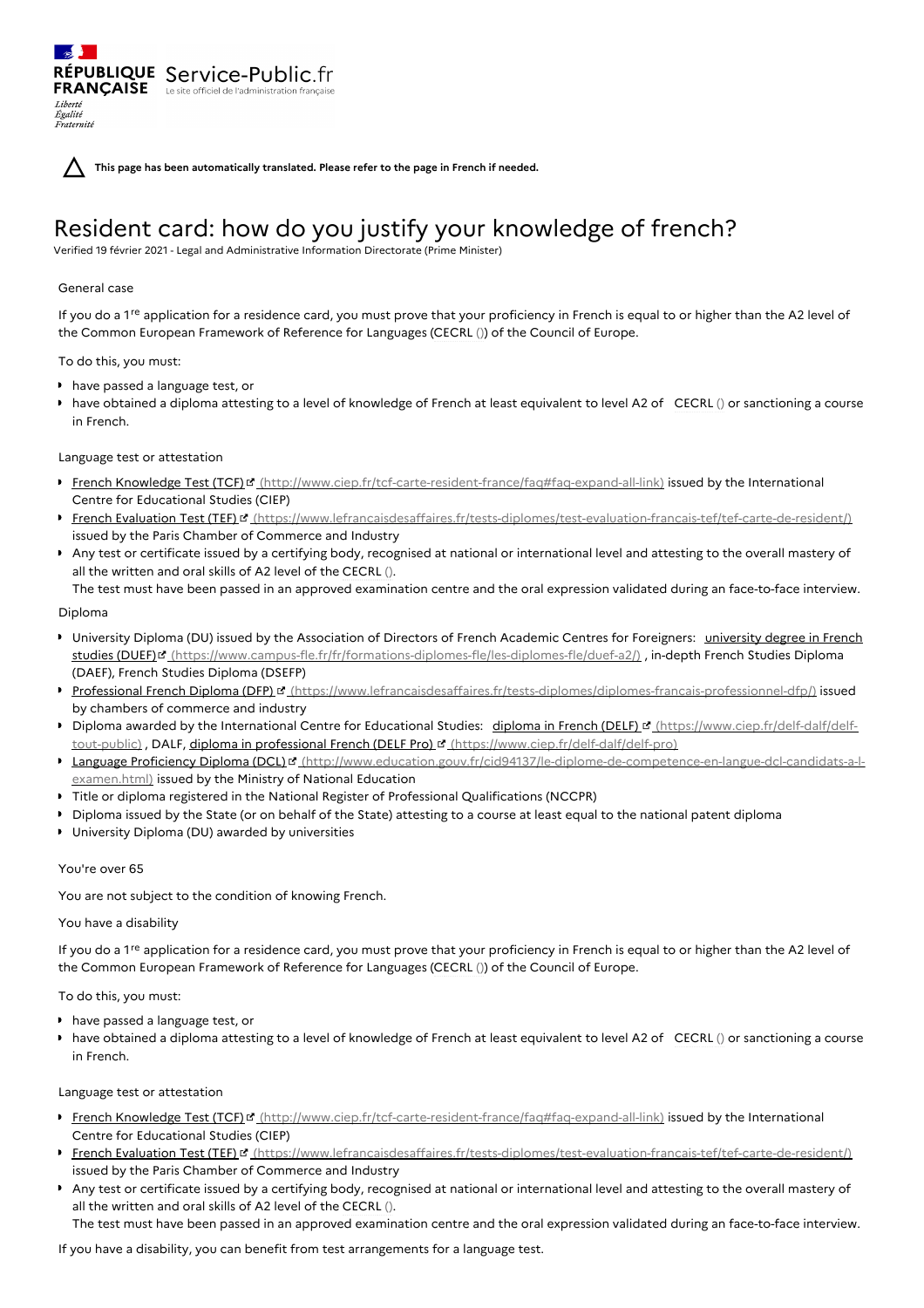If you are unable to take such a test, you may also be exempted from the requirement to know the French language.

You must ask the prefecture for a medical certificate template and have it completed by your attending physician. You then have to send it back to the prefecture.

#### Diploma

- University Diploma (DU) issued by the Association of Directors of French Academic Centres for Foreigners: university degree in French studies (DUEF)<sup>&</sup> [\(https://www.campus-fle.fr/fr/formations-diplomes-fle/les-diplomes-fle/duef-a2/\)](https://www.campus-fle.fr/fr/formations-diplomes-fle/les-diplomes-fle/duef-a2/) , in-depth French Studies Diploma (DAEF), French Studies Diploma (DSEFP)
- Professional French Diploma (DFP) " [\(https://www.lefrancaisdesaffaires.fr/tests-diplomes/diplomes-francais-professionnel-dfp/\)](https://www.lefrancaisdesaffaires.fr/tests-diplomes/diplomes-francais-professionnel-dfp/) issued by chambers of commerce and industry
- Diploma awarded by the International Centre for Educational Studies: diploma in French (DELF) I (https://www.ciep.fr/delf-dalf/delf-tout-public), DALF, diploma in professional French (DELF Pro) I [\(https://www.ciep.fr/delf-dalf/delf-pro\)](https://www.ciep.fr/delf-dalf/delf-tout-public)
- Language Proficiency Diploma (DCL)<sup>r</sup> [\(http://www.education.gouv.fr/cid94137/le-diplome-de-competence-en-langue-dcl-candidats-a-l](http://www.education.gouv.fr/cid94137/le-diplome-de-competence-en-langue-dcl-candidats-a-l-examen.html)examen.html) issued by the Ministry of National Education
- Title or diploma registered in the National Register of Professional Qualifications (NCCPR)
- Diploma issued by the State (or on behalf of the State) attesting to a course at least equal to the national patent diploma
- University Diploma (DU) awarded by universities

#### You have a chronically deficient state of health

If you do a 1<sup>re</sup> application for a residence card, you must prove that your proficiency in French is equal to or higher than the A2 level of the Common European Framework of Reference for Languages (CECRL ()) of the Council of Europe.

#### To do this, you must:

- have passed a language test, or
- have obtained a diploma attesting to a level of knowledge of French at least equivalent to level A2 of CECRL () or sanctioning a course in French.

#### Language test or attestation

- French Knowledge Test (TCF) of [\(http://www.ciep.fr/tcf-carte-resident-france/faq#faq-expand-all-link\)](http://www.ciep.fr/tcf-carte-resident-france/faq#faq-expand-all-link) issued by the International Centre for Educational Studies (CIEP)
- French Evaluation Test (TEF) [ [\(https://www.lefrancaisdesaffaires.fr/tests-diplomes/test-evaluation-francais-tef/tef-carte-de-resident/\)](https://www.lefrancaisdesaffaires.fr/tests-diplomes/test-evaluation-francais-tef/tef-carte-de-resident/) issued by the Paris Chamber of Commerce and Industry
- Any test or certificate issued by a certifying body, recognised at national or international level and attesting to the overall mastery of all the written and oral skills of A2 level of the CECRL ().

The test must have been passed in an approved examination centre and the oral expression validated during an face-to-face interview.

If you have a chronic medical condition, you can benefit from test arrangements for the passage of a language test.

If you are unable to take such a test, you may also be exempted from the requirement to know the French language.

You must ask the prefecture for a medical certificate template and have it completed by your attending physician. You then have to send it back to the prefecture.

#### Diploma

- **IDIM** University Diploma (DU) issued by the Association of Directors of French Academic Centres for Foreigners: university degree in French studies (DUEF)<sup>&</sup> [\(https://www.campus-fle.fr/fr/formations-diplomes-fle/les-diplomes-fle/duef-a2/\)](https://www.campus-fle.fr/fr/formations-diplomes-fle/les-diplomes-fle/duef-a2/) , in-depth French Studies Diploma (DAEF), French Studies Diploma (DSEFP)
- Professional French Diploma (DFP) ¤ [\(https://www.lefrancaisdesaffaires.fr/tests-diplomes/diplomes-francais-professionnel-dfp/\)](https://www.lefrancaisdesaffaires.fr/tests-diplomes/diplomes-francais-professionnel-dfp/) issued by chambers of commerce and industry
- Diploma awarded by the International Centre for Educational Studies: diploma in French (DELF) a (https://www.ciep.fr/delf-dalf/delftout-public), DALF, diploma in professional French (DELF Pro) **d'** [\(https://www.ciep.fr/delf-dalf/delf-pro\)](https://www.ciep.fr/delf-dalf/delf-tout-public)
- Language Proficiency Diploma (DCL)<sup>er</sup> [\(http://www.education.gouv.fr/cid94137/le-diplome-de-competence-en-langue-dcl-candidats-a-l](http://www.education.gouv.fr/cid94137/le-diplome-de-competence-en-langue-dcl-candidats-a-l-examen.html)examen.html) issued by the Ministry of National Education
- Title or diploma registered in the National Register of Professional Qualifications (NCCPR)
- Diploma issued by the State (or on behalf of the State) attesting to a course at least equal to the national patent diploma
- University Diploma (DU) awarded by universities

#### Statute and miscellaneous references

- **Code on the entry and residence of aliens and the right of asylum: items R314-1 to R314-1-5 L'** [\(https://www.legifrance.gouv.fr/codes/id/LEGISCTA000006180233/\)](https://www.legifrance.gouv.fr/codes/id/LEGISCTA000006180233/) Knowledge of the French language
- Order of 21 February 2018 establishing the list of diplomas and certifications attesting to the level of proficiency in French required to obtain a resident card. & [\(https://www.legifrance.gouv.fr/loda/id/JORFTEXT000036639354/\)](https://www.legifrance.gouv.fr/loda/id/JORFTEXT000036639354/)
- Order of 10 February 2021 fixing the model medical certificate relating to the fitting out or exemption from French language evaluation of [\(https://www.legifrance.gouv.fr/jorf/id/JORFTEXT000043130040\)](https://www.legifrance.gouv.fr/jorf/id/JORFTEXT000043130040)
- Information of 26 February 2018 on the level of knowledge of the French language required for the issue of a residence card or a "long-term resident EU" card **E** [\(http://circulaire.legifrance.gouv.fr/pdf/2018/02/cir\\_43103.pdf\)](http://circulaire.legifrance.gouv.fr/pdf/2018/02/cir_43103.pdf)